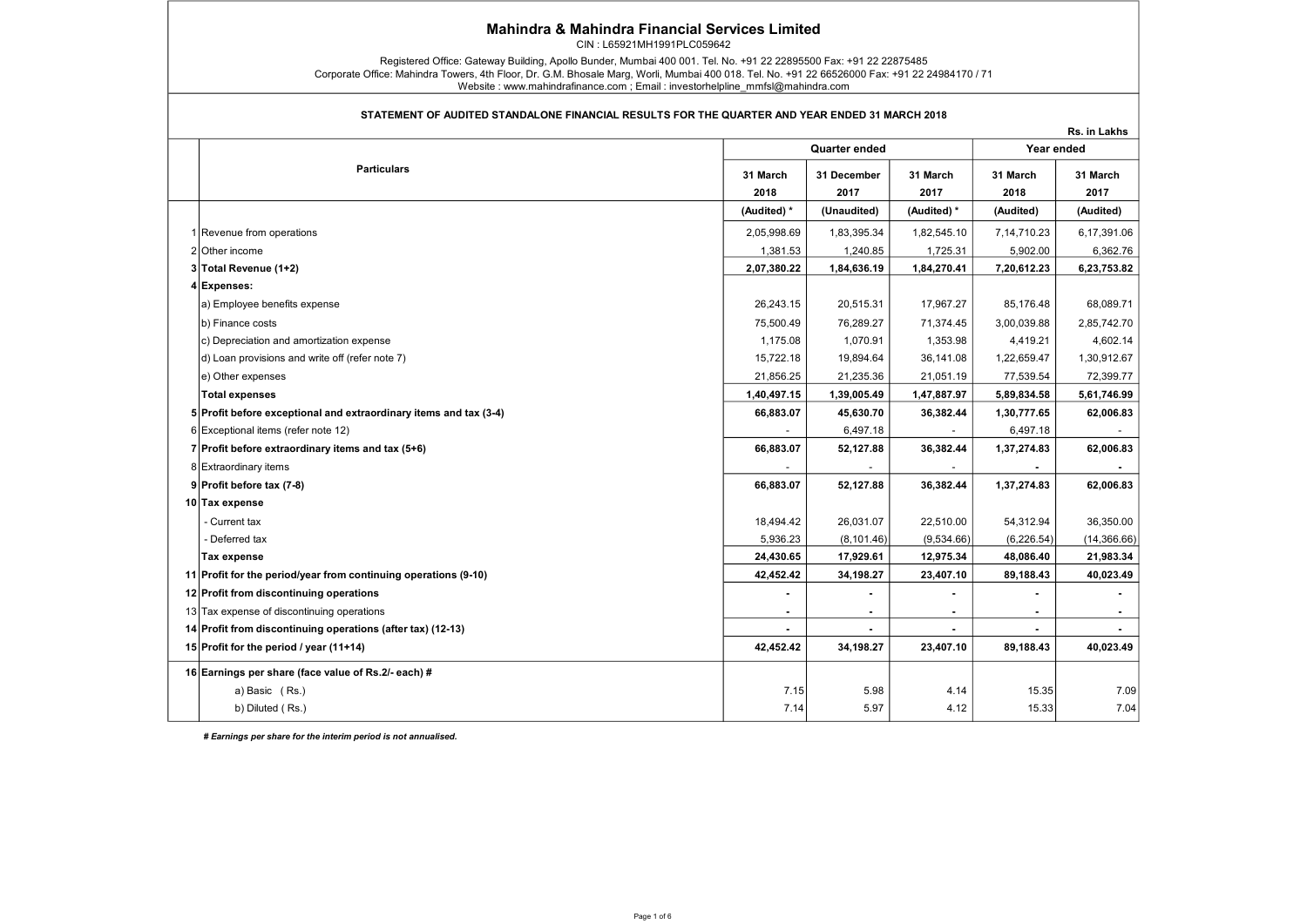Rs. in Lakhs

|    |                                                                   |                  | Quarter ended            |                          |                  | Year ended       |  |  |
|----|-------------------------------------------------------------------|------------------|--------------------------|--------------------------|------------------|------------------|--|--|
|    | <b>Particulars</b>                                                | 31 March<br>2018 | 31 December<br>2017      | 31 March<br>2017         | 31 March<br>2018 | 31 March<br>2017 |  |  |
|    |                                                                   | (Audited) *      | (Unaudited)              | (Audited) *              | (Audited)        | (Audited)        |  |  |
|    | 1 Revenue from operations                                         | 2,49,701.35      | 2,18,245.46              | 2,12,308.22              | 8,53,314.64      | 7,14,620.43      |  |  |
|    | 2 Other income                                                    | 955.97           | 1,281.52                 | 949.07                   | 4,035.03         | 5,444.65         |  |  |
|    | 3 Total Revenue                                                   | 2,50,657.32      | 2,19,526.98              | 2,13,257.29              | 8,57,349.67      | 7,20,065.08      |  |  |
|    | 4 Expenses:                                                       |                  |                          |                          |                  |                  |  |  |
|    | a) Employee benefits expense                                      | 35,129.35        | 28,771.65                | 24,087.28                | 1, 15, 714. 13   | 88,663.96        |  |  |
|    | b) Finance costs                                                  | 86,970.87        | 87,338.10                | 80,235.86                | 3,42,631.56      | 3,18,617.44      |  |  |
|    | c) Depreciation and amortization expense                          | 1,510.01         | 1,384.87                 | 1,584.01                 | 5,521.14         | 5,372.32         |  |  |
|    | d) Loan provisions and write off (refer note 7)                   | 16,168.63        | 22,293.94                | 37,828.76                | 1,32,735.09      | 1,38,955.10      |  |  |
|    | e) Other expenses                                                 | 29,575.71        | 26,547.27                | 24,705.40                | 99,647.82        | 84,680.81        |  |  |
|    | <b>Total expenses</b>                                             | 1,69,354.57      | 1,66,335.83              | 1,68,441.31              | 6,96,249.74      | 6,36,289.63      |  |  |
|    | 5 Profit before exceptional and extraordinary items and tax (3-4) | 81,302.75        | 53,191.15                | 44,815.98                | 1,61,099.93      | 83,775.45        |  |  |
| 61 | Exceptional items (refer note 12)                                 |                  | 5,073.72                 |                          | 5,073.72         |                  |  |  |
|    | 7 Profit before extraordinary items and tax (5+6)                 | 81,302.75        | 58,264.87                | 44,815.98                | 1,66,173.65      | 83,775.45        |  |  |
|    | 8 Extraordinary items                                             |                  | $\overline{\phantom{a}}$ | $\overline{\phantom{a}}$ | $\sim$           |                  |  |  |
|    | $9$ Profit before tax (7-8)                                       | 81,302.75        | 58,264.87                | 44,815.98                | 1,66,173.65      | 83,775.45        |  |  |
|    | 10 Tax expense                                                    |                  |                          |                          |                  |                  |  |  |
|    | - Current tax                                                     | 24,139.04        | 29,414.21                | 26,575.72                | 67,631.96        | 46,353.48        |  |  |
|    | - Deferred tax                                                    | 5,852.27         | (8,275.09)               | (10, 357.74)             | (6,601.69)       | (15,548.01)      |  |  |
|    | Tax expense                                                       | 29,991.31        | 21,139.12                | 16,217.98                | 61,030.27        | 30,805.47        |  |  |
|    | 11 Profit for the period/year from continuing operations (9-10)   | 51,311.44        | 37,125.75                | 28,598.00                | 1,05,143.38      | 52,969.98        |  |  |
|    | 12 Profit from discontinuing operations                           |                  | $\overline{\phantom{a}}$ |                          |                  |                  |  |  |
|    | 13 Tax expense of discontinuing operations                        |                  |                          |                          |                  |                  |  |  |
|    | 14 Profit from discontinuing operations (after tax) (12-13)       |                  |                          |                          |                  |                  |  |  |
|    | 15 Profit for the period / year (11+14)                           | 51,311.44        | 37,125.75                | 28,598.00                | 1,05,143.38      | 52,969.98        |  |  |
|    | 16 Minority interest                                              | 1,321.58         | 634.96                   | 776.07                   | 2,752.25         | 1,806.31         |  |  |
|    | 17 Profit after taxes and minority interest (15-16)               | 49,989.86        | 36,490.79                | 27,821.93                | 1,02,391.13      | 51,163.67        |  |  |
|    | 18 Earnings per share (face value of Rs.2/- each) #               |                  |                          |                          |                  |                  |  |  |
|    | a) Basic (Rs.)                                                    | 8.43             | 6.37                     | 4.93                     | 17.62            | 9.06             |  |  |
|    | b) Diluted (Rs.)                                                  | 8.42             | 6.36                     | 4.89                     | 17.59            | 9.00             |  |  |
|    |                                                                   |                  |                          |                          |                  |                  |  |  |

# Earnings per share for the interim period is not annualised.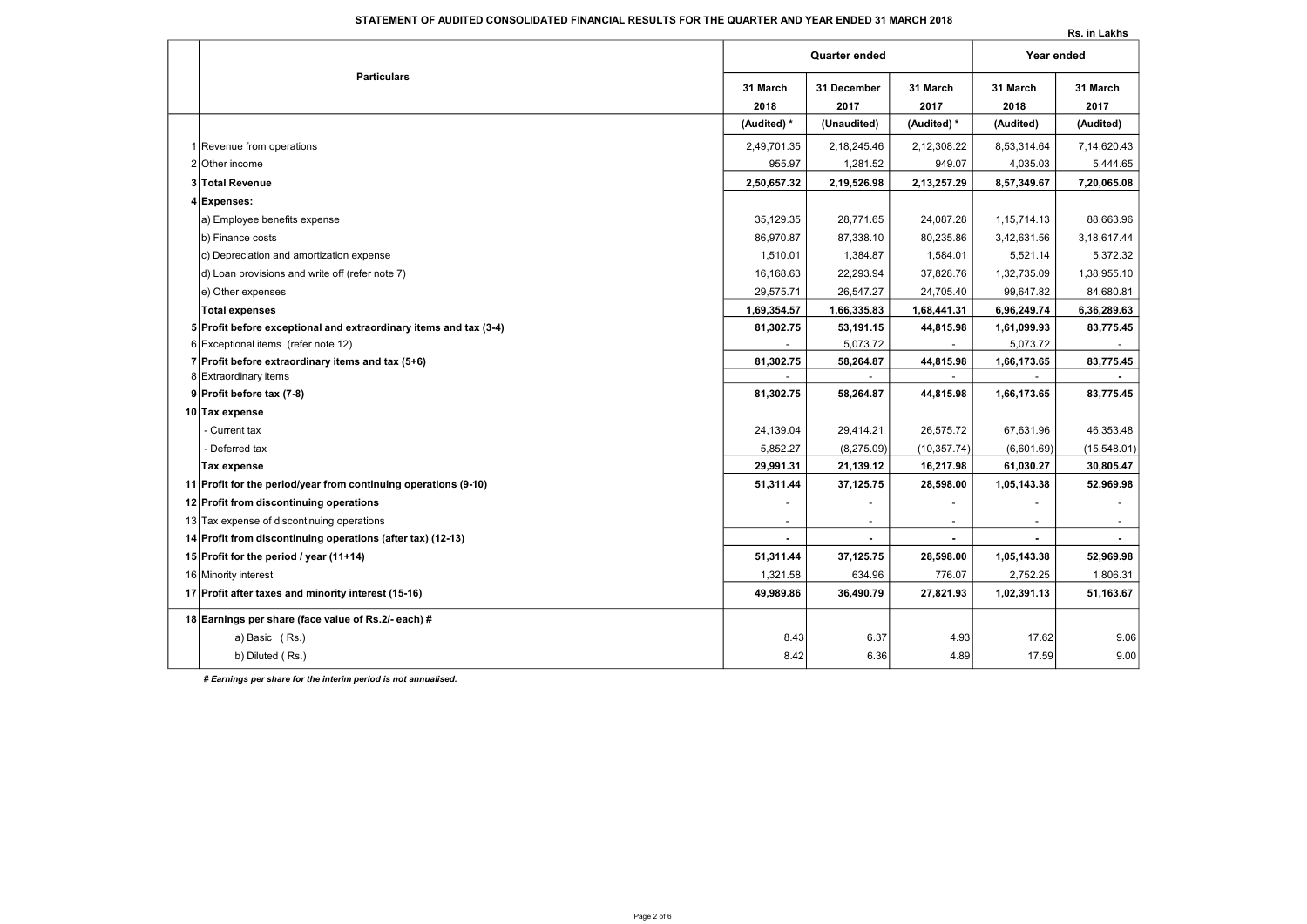|                                                             | Rs. in Lakhs              |                           |                           |                           |  |  |
|-------------------------------------------------------------|---------------------------|---------------------------|---------------------------|---------------------------|--|--|
|                                                             | <b>STANDALONE</b>         |                           | <b>CONSOLIDATED</b>       |                           |  |  |
| <b>Particulars</b>                                          | As at<br>31 March<br>2018 | As at<br>31 March<br>2017 | As at<br>31 March<br>2018 | As at<br>31 March<br>2017 |  |  |
| A EQUITY AND LIABILITIES                                    |                           |                           |                           |                           |  |  |
| 1 Shareholders' funds                                       |                           |                           |                           |                           |  |  |
| a) Share capital                                            | 12,289.54                 | 11,300.83                 | 12,289.54                 | 11,300.83                 |  |  |
| b) Reserves and surplus                                     | 9,18,019.18               | 6,36,423.59               | 9,79,231.39               | 6,84,714.72               |  |  |
| Sub-total - Shareholders' funds                             | 9,30,308.72               | 6,47,724.42               | 9,91,520.93               | 6,96,015.55               |  |  |
| 2 Minority interest                                         |                           |                           | 14,384.32                 | 9,980.11                  |  |  |
| 3 Non-current liabilities                                   |                           |                           |                           |                           |  |  |
| a) Long-term borrowings                                     | 23,81,608.15              | 21,41,240.07              | 28,89,497.52              | 24,91,079.04              |  |  |
| b) Other long-term liabilities                              | 54,083.09                 | 42,740.10                 | 54,084.09                 | 42,741.10                 |  |  |
| c) Long term provisions                                     | 73,043.41                 | 54,890.35                 | 83,378.75                 | 62,168.69                 |  |  |
| Sub-total - Non-current liabilities                         | 25,08,734.65              | 22,38,870.52              | 30,26,960.36              | 25,95,988.83              |  |  |
| 4 Current liabilities                                       |                           |                           |                           |                           |  |  |
| a) Short term borrowings                                    | 6,08,489.86               | 5,79,021.57               | 7,77,187.24               | 7,14,064.72               |  |  |
| b) Trade payables :                                         |                           |                           |                           |                           |  |  |
| (i) Due to micro and Small Enterprises                      |                           |                           |                           |                           |  |  |
| (ii) Due to other than Micro and Small Enterprises          | 93,444.32                 | 57,757.08                 | 1,01,424.54               | 60,687.84                 |  |  |
| c) Other current liabilities                                | 11,26,850.61              | 8,98,635.08               | 12,57,414.02              | 10,73,701.93              |  |  |
| d) Short term provisions                                    | 1,68,952.39               | 1,61,674.92               | 1,84,955.39               | 1,71,853.34               |  |  |
| Sub-total - Current liabilities                             | 19,97,737.18              | 16,97,088.65              | 23,20,981.19              | 20,20,307.83              |  |  |
| TOTAL - EQUITY AND LIABILITIES                              | 54,36,780.55              | 45,83,683.59              | 63,53,846.80              | 53,22,292.32              |  |  |
| <b>B</b> ASSETS                                             |                           |                           |                           |                           |  |  |
| 1 Non-current assets                                        |                           |                           |                           |                           |  |  |
| a) Fixed assets                                             |                           |                           |                           |                           |  |  |
| i) Property, Plant and Equipments                           | 11,242.43                 | 10,843.54                 | 13,739.60                 | 12,931.37                 |  |  |
| ii) Intangible assets                                       | 723.97                    | 307.93                    | 925.94                    | 403.76                    |  |  |
| iii) Capital work-in-progress                               |                           | 49.09                     |                           | 55.67                     |  |  |
| iv) Goodwill on consolidation                               |                           |                           | 527.46                    | 4.05                      |  |  |
| v) Intangible assets under development                      |                           |                           | 45.60                     | 58.21                     |  |  |
| b) Non-current investments                                  | 1,45,791.06               | 1,31,173.39               | 77,661.68                 | 79,794.03                 |  |  |
| c) Deferred tax assets (Net)                                | 79,393.23                 | 73,166.69                 | 82,318.42                 | 75,717.77                 |  |  |
| d) Long-term loans and advances                             | 27,64,930.51              | 22,23,650.53              | 34,88,224.42              | 28,12,902.15              |  |  |
| e) Other non-current assets                                 | 5,686.25                  | 11,978.80                 | 5,882.63                  | 12,124.28                 |  |  |
| Sub-total - Non-current assets                              | 30,07,767.45              | 24,51,169.97              | 36,69,325.75              | 29,93,991.29              |  |  |
| 2 Current assets                                            |                           |                           |                           |                           |  |  |
| a) Current investments                                      | 41,525.68                 | 56,133.37                 | 41,161.05<br>6,045.98     | 57,598.21                 |  |  |
| b) Trade receivables                                        | 742.86                    | 582.70                    |                           | 2,295.93                  |  |  |
| c) Cash and cash equivalents                                | 41,112.09                 | 57,806.50                 | 48,537.79                 | 60,387.54                 |  |  |
| d) Short-term loans and advances<br>e) Other current assets | 23,35,501.51<br>10,130.96 | 20,11,982.46<br>6,008.59  | 25,77,808.78<br>10,967.45 | 22,01,635.67<br>6,383.68  |  |  |
| Sub-total - Current assets                                  | 24,29,013.10              | 21,32,513.62              | 26,84,521.05              | 23,28,301.03              |  |  |
| TOTAL - ASSETS                                              | 54, 36, 780. 55           | 45,83,683.59              | 63,53,846.80              | 53,22,292.32              |  |  |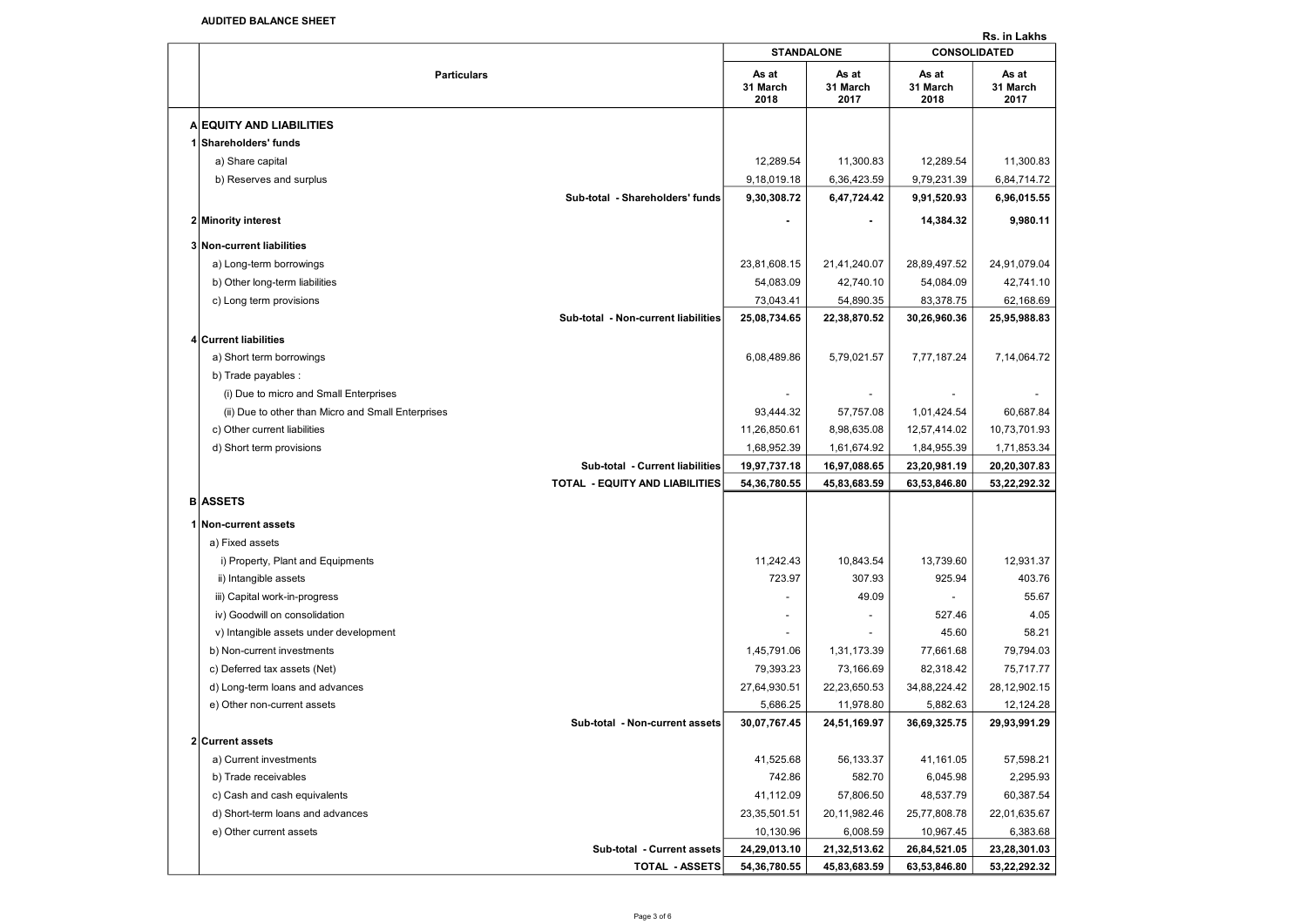## Notes:

- 1) The above financial results for the quarter and year ended 31 March 2018 have been reviewed by the Audit Committee and subsequently approved by the Board of Directors of the Company at its meeting held on 25 April 2018.
- 2) The Board of Directors have proposed a dividend of Rs.4.00 per share on equity share of Rs.2/- each (200%) subject to approval of the members of the Company at the forthcoming Annual General Meeting. If approved by the members of the Company, the dividend will absorb a sum of Rs.29,378.43 Lakhs (including dividend distribution tax).
- 3) The Consolidated financial results include the audited results of the subsidiaries Mahindra Insurance Brokers Ltd. (80%), Mahindra Rural Housing Finance Ltd. (89%), Mahindra Asset Management Company Private Limited (100%), Mahindra Trustee Company Private Limited (100%) and unaudited financial results of a Joint Venture company, Mahindra Finance USA LLC (49%), in the United States. The standalone financial results of Mahindra Finance USA LLC, which does not constitute a material component of the consolidated financial results have been certified by the management.
- 4) The financial results for the quarter and year ended 31 March 2018 have been audited by the Statutory Auditors of the Company. The financial results of the Company for the quarter and year ended 31 March 2017 were audited by another auditor who have expressed unmodified opinion on those results.
- 5) The Company is engaged primarily in the business of financing and accordingly there are no separate reportable segments as per Accounting Standard 17 dealing with 'Segment Reporting' in respect of the Company. The Segment Reporting in respect of the Consolidated Results is given in Appendix 1.
- 6)\* The figures for the last quarter of the current year and of the previous year are the balancing figures between audited figures in respect of the full financial year and the published year- to-date figures up to third quarter.
- 7) a) The Company has complied with the prudential guidelines issued by the Reserve Bank of India (RBI) in respect of Income Recognition and Provision for Non-Performing Assets (NPA's) and has also been making accelerated provision on a prudential basis.

b) The Company, with effect from quarter ended 30 June 2016, had started considering the estimated realisable value of underlying security (which conforms to the RBI norms) for loan assets to determine 100% provisioning for assets which were 24 months overdue which had resulted in lower provision of Rs.8,336.91 Lakhs for the year ended 31 March 2017 with a consequent impact on the profit before tax. In the quarter ended 30 June 2017 and year ended 31 March 2018, the Company has made additional provision of Rs. 8,336.91 Lakhs against the above mentioned 100% provision cases.

c) RBI vide its notification no. DNBR/011/CGM (CDS-2015) dated 27 March 2015, has revised the asset classification norms for NPA's applicable to Non-Banking Finance Companies (NBFC) in a phased manner commencing from financial year ended 31 March 2016. In line with the above notification, the Company has revised asset classification norms effective from 30 September 2017 for NPA's pursuant to which loans outstanding for a period of three months and above are classified as NPA's as compared to four months and above followed until 30 June 2017. This has resulted in an increase in total provision by Rs 9,374.95 lakhs (including income de-recognition) for the year ended 31 March 2018.

8) During the year ended 31 March 2018, the Company has raised an amount of Rs.115053.13 lakhs by way of Public Issuance of Unsecured Subordinated Redeemable Non-Convertible Debentures (NCD's) of the face value of Rs.1,000 each. The NCD's were allotted on 24 July 2017 and listed on BSE Limited on 26 July 2017. The entire amount of proceeds of the issue were used for the purposes as stated in its 'Placement Document' and there is no unutilised amount pertaining to this issuance. The NCD's issue expenses of Rs.1215.07 lakhs (net of taxes) has been adjusted against securities premium reserve as per the accounting policy.

9) During the year ended 31 March 2018, the Company has raised funds amounting to Rs. 211100.00 lakhs through allotment of fresh equity shares as per details provided below :

a) Preferential allotment of 2,50,00,000 equity shares of face value of Rs.2.00 each, at a price of Rs.422.00 each, for cash, including a premium of Rs.420.00 per equity share, aggregating to Rs.105500.00 lakhs, to Mahindra & Mahindra Limited, the Holding Company;

b) Qualified Institutional Placement (QIP) of 2,40,00,000 equity shares of face value of Rs.2.00 each, at a price of Rs.440.00 each, for cash, including a premium of Rs.438.00 per equity share, aggregating to Rs.1,05,600.00 lakhs, to Qualified Institutional Buyers (QIB's). The Company has utilized an amount of Rs.1,04,289.87 lakhs out of the proceeds from issue of equity shares through QIP for the purposes as stated in its 'Placement Document' and there is no unutilised amount out of proceeds received from this issuance. The share issue expenses of Rs.1,310.13 lakhs has been adjusted against securities premium reserve as per the accounting policy.

The fresh allotment of equity shares through preferential allotment and QIP as stated above have resulted in an increase of equity share capital by Rs. 980.00 lakhs and securities premium reserve by Rs. 2,10,120.00 lakhs.

10) All secured NCD's issued by the Company are secured by paripassu charges on Aurangabad office and exclusive charge on receivables under loan contracts, owned assets and book debts to the extent of 100% of outstanding secured NCD's.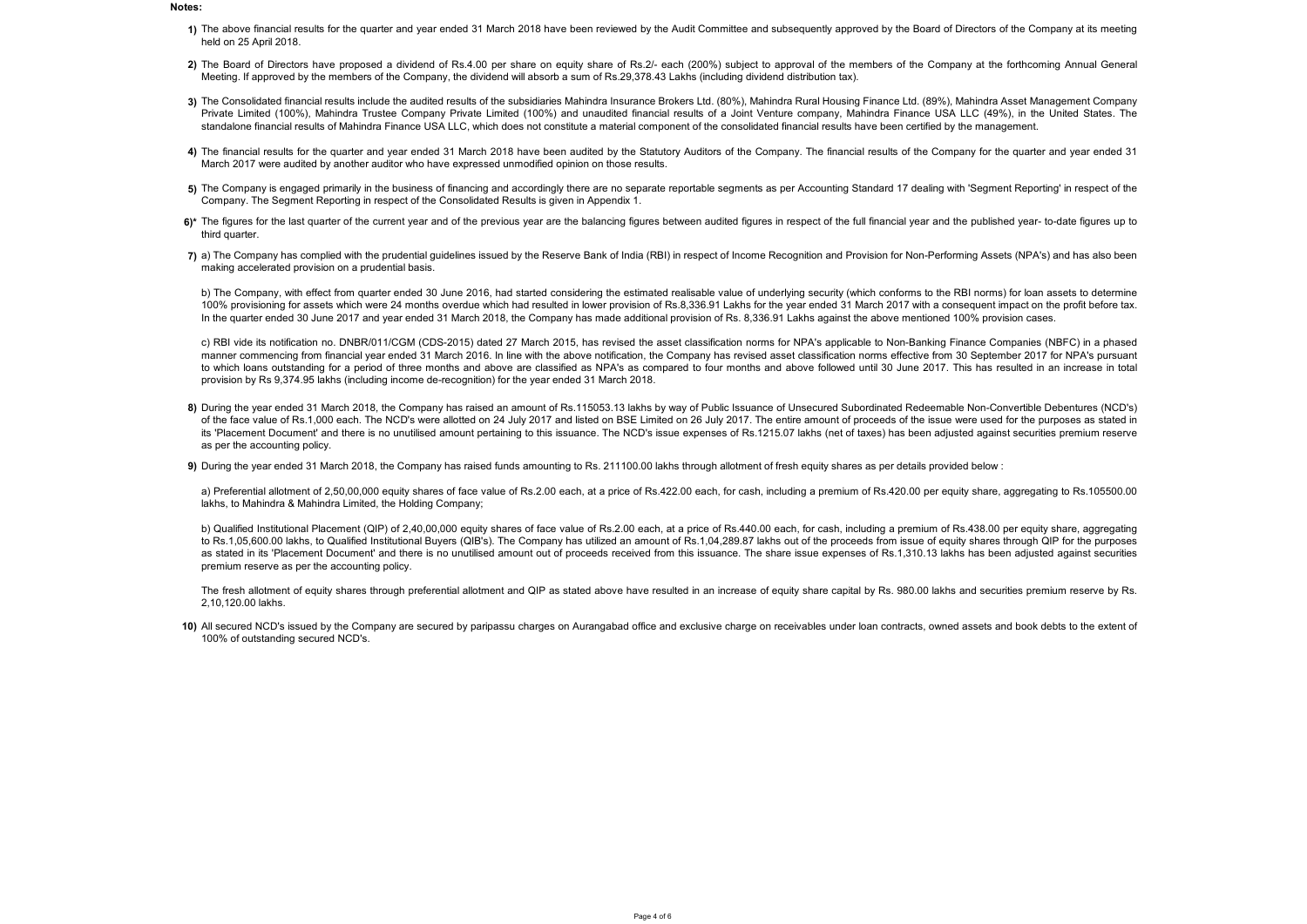11) During the year ended 31 March 2018, the Company has made following investments:

i) Rs.1,662.44 lakhs equivalent to US \$ 2.58 million in Mahindra Finance USA LLC, a Joint Venture company formed jointly with De Lage Landen Financial Services Inc. in the United States (quarter ended 31 March 2018: nil; year ended 31 March 2017: Rs.3,111.84 Lakhs equivalent to US \$ 4.64 million);

There is no consequent change in the Company's shareholding pattern.

ii) Rs.2,900.00 Lakhs in Mahindra Asset Management Company Private Limited, its wholly owned subsidiary, by subscription to 2,90,00,000 Equity shares of Face Value of Rs.10/- each for cash at par fully paid up on a rights basis (quarter ended 31 March 2018: Rs.1,000.00 lakhs; year ended 31 March 2017: Rs.3,045.00 Lakhs);

iii) Rs.700.00 lakhs in Orizonte Business Solution Limited (formerly known as "Mega One Stop Farm Services Limited"), engaged in business of operating a Business to Business (B2B) platform "Smartshift", a online logistic marketplace which connects cargo owners and transporters in India, by subscribing to preferential issue of 35,00,000 equity shares of Rs.10/- each, for cash, at a premium of Rs.10/- per share (quarter ended 31 March 2018: nil; year ended 31 March 2017: nil); and

iv) Rs.13,000.00 Lakhs in Mahindra Rural Housing Finance Ltd., its subsidiary, by subscription to 1,30,00,000 Equity shares of Rs.10/- each for cash at Rs.100.00 pershare, including premium of Rs.90.00 per equity share on a rights basis, fully paid up (quarter ended 31 March 2018: Rs.13,000.00 Lakhs; year ended 31 March 2017: Rs.11,375.00 Lakhs). Consequent to this additional equity capital infusion, the shareholding percentage of the Company stands increased to 89% from 87.50%.

- 12) During the year ended 31 March 2018, the Company has sold 1,28,866 equity shares of face value of Rs.10/- each representing 5% of holding in subsidiary company, Mahindra Insurance Brokers Ltd., at Rs.5,044,00 per share for a consideration aggregating to Rs.6,500.00 lakhs. Consequent to the said sale transaction, the shareholding percentage of the Company stands reduced from 85% to 80%. This transaction has resulted in profit of Rs.6,497.18 lakhs on a standalone basis (Rs.5,073.72 lakhs on a consolidated basis).
- 13) Tax expense for the year ended 31 March 2018 is net of Rs.512.78 lakhs on account of adjustment towards excess provision for earlier years.

14) Previous period / year figures have been regrouped / reclassified, wherever found necessary, to conform to current period / year classification.

For and on behalf of the Board of Directors Mahindra & Mahindra Financial Services Limited

Sd/-

Date : 25 April 2018 Place : Mumbai

Ramesh Iyer Vice-Chairman & Managing Director